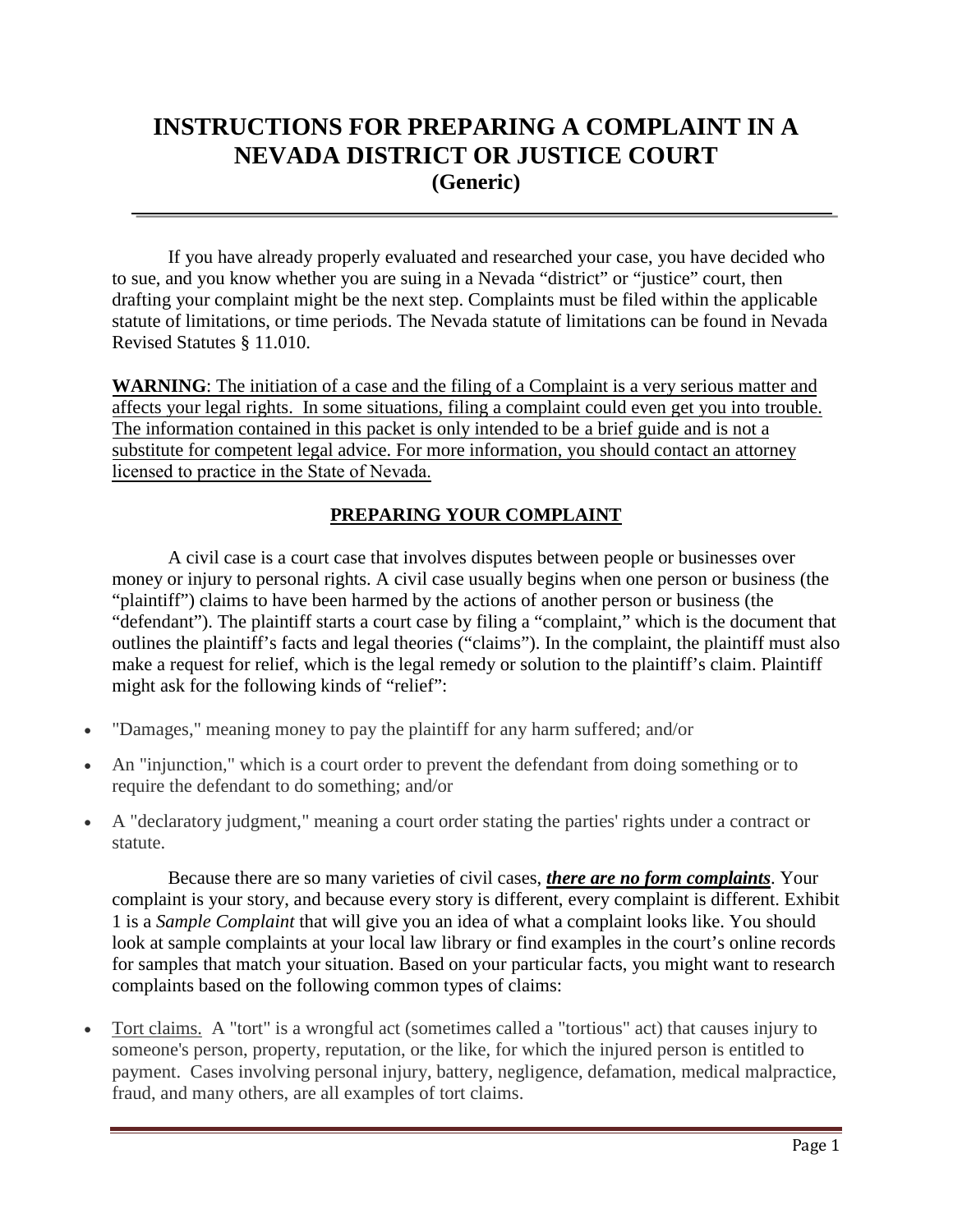- Breach of contract claims. A breach of contract case usually results from a person's failure to perform some term of a contract, whether the contract is written or verbal, without some legitimate legal excuse. Examples include lawsuits for not completing a job, not paying in full or on time, failing to deliver goods sold or promised, and many others.
- Equitable claims. An "equitable claim" usually asks the court to order a party to take some action or stop some action. It might be joined with a claim for money. Cases for a court order to stop the destruction of property, the sale of land, or the marketing to a business' customers are examples.

Again, these are just examples of common types of claims; there are too many types of claims to mention. You will have to decide what your claims are. Once you know what types of claims you have, you will need to write your own complaint if you want to represent yourself in a district or justice court civil case. If you are filing in a Nevada court, you must include in your complaint:

- 1. **A caption**. This is a heading that includes the name of the court and county you are suing in, the parties to the case, and their roles in the case *(i.e.* "plaintiff" or "defendant"), the case number (if you have one), and the title of the document.
- 2. **A short and plain statement of the claim showing that the plaintiff is entitled to relief**. This means that your complaint must state sufficient facts to establish all the elements of the claim for relief you are asserting. Your statement of claim should be broken into numbered paragraphs, so that each paragraph has a single thought or set of circumstances. You might need to include more information depending on what type of claim you are making. For example, if you are making a claim for fraud, you have to be more specific with your facts.
- 3. **A demand for judgment that states the relief you want**. In the district court, just say you are seeking "damages in excess of \$15,000." In justice court, state the exact dollar amount you are seeking, but it must be less than \$15,000. As a general rule, if you do not ask for it, you are not going to get it. So demand all the types of relief you are seeking.
- 4. **Your signature, your address, telephone number, and e-mail address**. If you're filing in the New River Justice Court, you must include in this statement above your signature line: "I declare under penalty of perjury under the laws of the State of Nevada that the foregoing is true and correct."

You are not required to attach exhibits to your complaint. If you think it will help your case in some way, you can attach exhibits, but anything you attach to your complaint becomes part of your complaint.

## **AFTER YOU HAVE PREPARED YOUR COMPLAINT**

When your complaint is ready, you will need to fill out a "summons" for the court in which you are filing, as well as a cover sheet if the court requires it. You will file the complaint, summons, and cover sheet at the clerk's office for the court where you want your case decided. You will have to pay a filing fee unless the court approves the waiver of your filing fees. Once the complaint is filed and the summons is signed by the court clerk, the complaint and summons will need to be served on the defendants.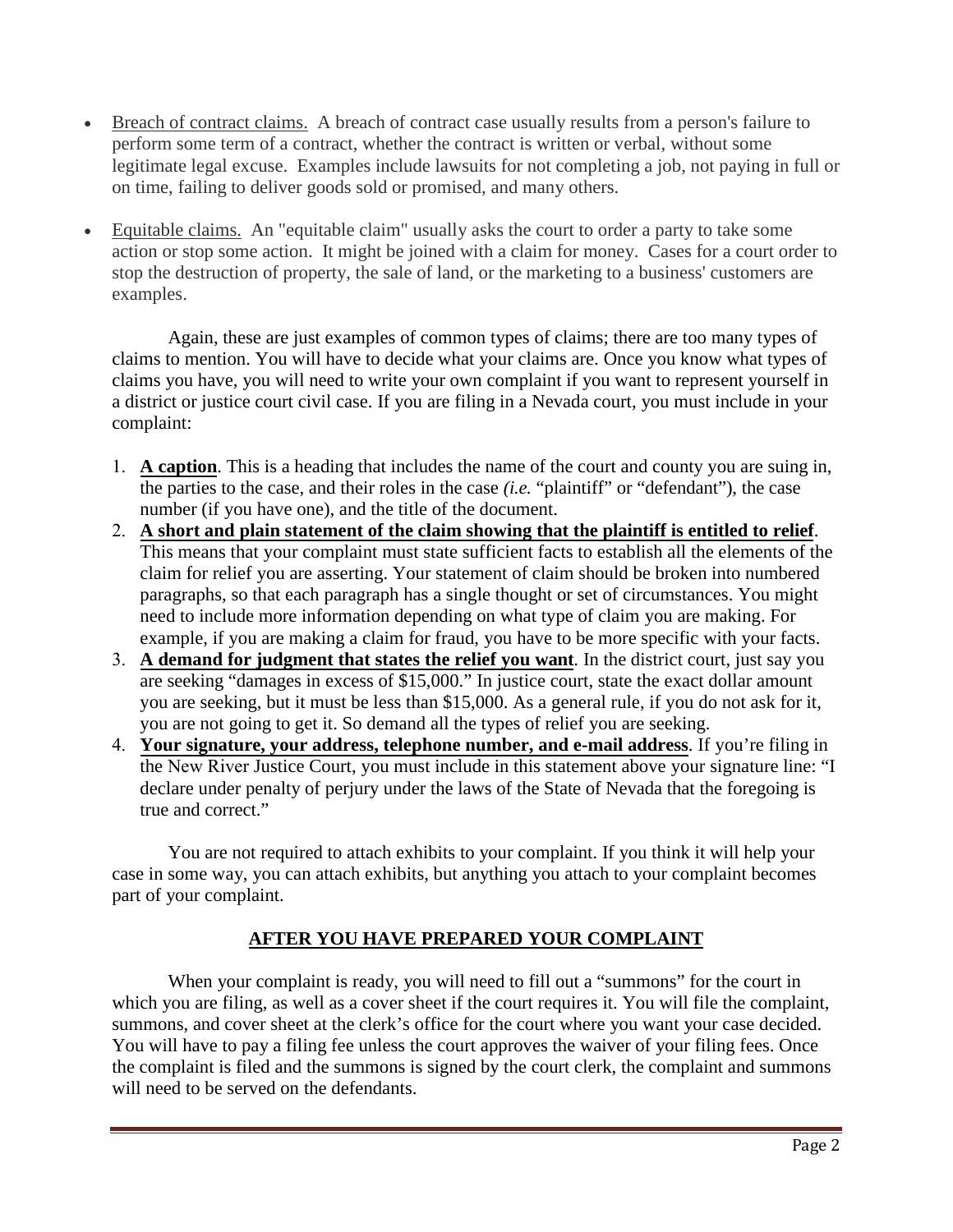| <b>CASE NO.:</b><br>DEPT. NO.:                                     | Leave the case number and the department<br>number blank. The case number and<br>department number will be assigned by the<br>court clerks after you file a complaint.                                       |                                 |                                                                                                                                                                                            |
|--------------------------------------------------------------------|--------------------------------------------------------------------------------------------------------------------------------------------------------------------------------------------------------------|---------------------------------|--------------------------------------------------------------------------------------------------------------------------------------------------------------------------------------------|
| Every document filed with the<br>Court should have a case caption. | These blocks and the text together are what's<br>called the case "caption". The TENTH JUDICIAL DISTRICT COURT<br>caption contains the name of the Court; it<br>identifies the plaintiff(s) and defendant(s). | <b>CHURCHILL COUNTY, NEVADA</b> | This is the name of the court where<br>you are filing.                                                                                                                                     |
| Jane Doe,                                                          |                                                                                                                                                                                                              |                                 | This is the title of the document. A complaint can be for                                                                                                                                  |
|                                                                    | Plaintiff,                                                                                                                                                                                                   |                                 | many things, including damages or declaratory relief.<br><b>COMPLAINT</b>                                                                                                                  |
| VS.                                                                |                                                                                                                                                                                                              |                                 |                                                                                                                                                                                            |
|                                                                    | DOES I through X, inclusive, and ROE<br>Business Entities I through X, inclusive,<br>Defendants.<br>This is the introductory paragraph, where you                                                            | $\leftarrow$                    | Sometimes it is a good idea to list DOES and ROES (unnamed<br>parties) as defendants if you think there are other parties<br>that might be involved, but you're not sure who they are yet. |
|                                                                    | tell the court what you are filing.                                                                                                                                                                          |                                 |                                                                                                                                                                                            |
|                                                                    |                                                                                                                                                                                                              |                                 | Plaintiff, JANE DOE, in proper person, complains against Defendants, JOHN SMITH;                                                                                                           |
|                                                                    |                                                                                                                                                                                                              |                                 | BIGBOX STORE, INC.; DOES I through X, inclusive; and ROE Business Entities I through X,                                                                                                    |
| inclusive, as follows:                                             |                                                                                                                                                                                                              |                                 | This section is where you identify who the parties are<br>in the case, where they live and lived during the case                                                                           |
|                                                                    |                                                                                                                                                                                                              |                                 |                                                                                                                                                                                            |
|                                                                    | Remember to number your paragraphs.                                                                                                                                                                          | I. PARTIES                      | events, or where they are incorporated.                                                                                                                                                    |
| 1.                                                                 |                                                                                                                                                                                                              |                                 | Plaintiff, JANE DOE, (hereinafter "Plaintiff") is an individual who is currently,                                                                                                          |
|                                                                    |                                                                                                                                                                                                              |                                 | and was at all relevant times herein, a resident of the State of Nevada, County of Churchill, City                                                                                         |
| of Fallon.                                                         |                                                                                                                                                                                                              |                                 | Identify each plaintiff and where that plaintiff lives or lived at the time of the<br>event(s) on which the case is based took place.                                                      |
|                                                                    |                                                                                                                                                                                                              | Page 1 of 5                     |                                                                                                                                                                                            |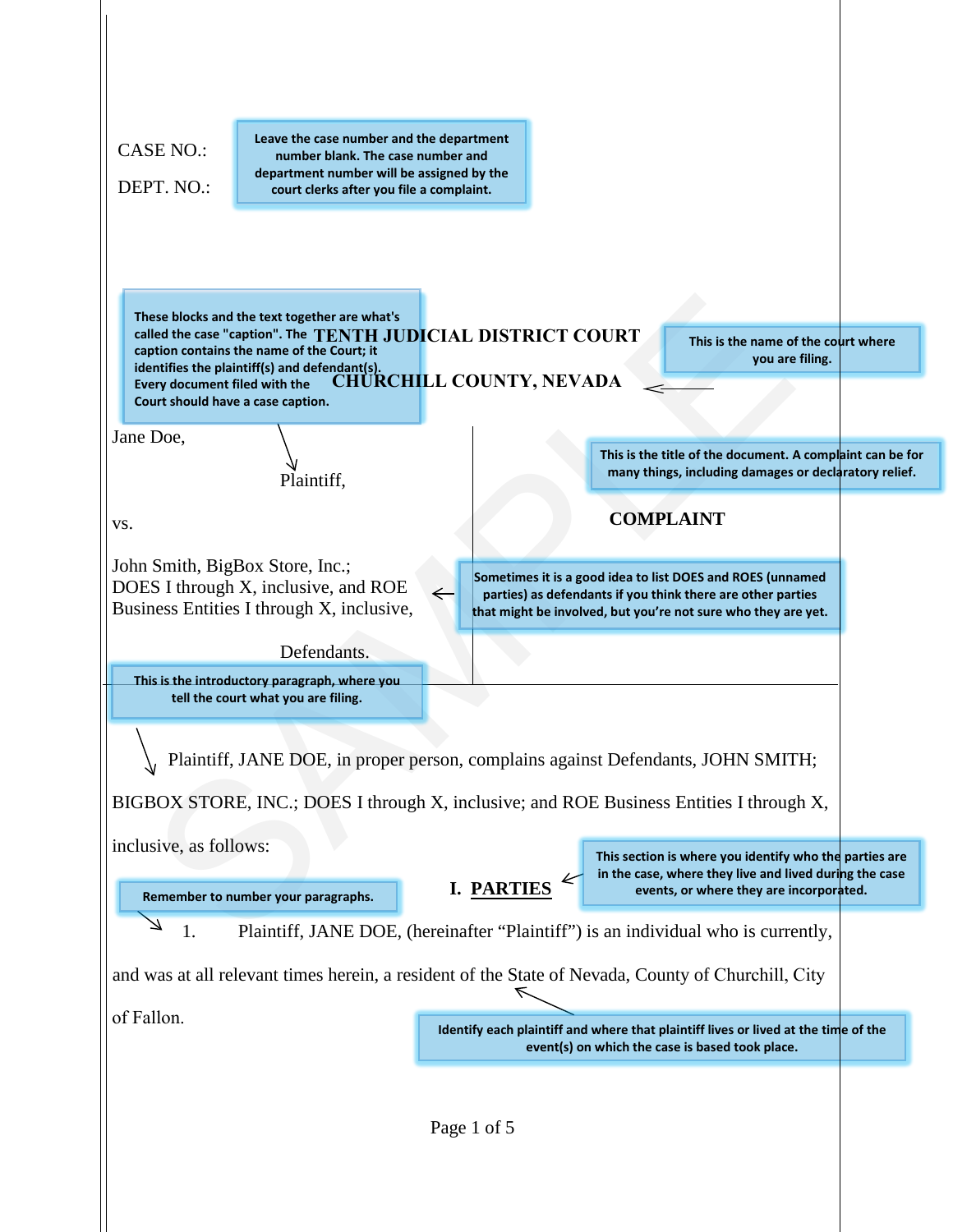2. Defendant, JOHN SMITH (hereinafter "Defendant Smith") is an individual who is currently, and was at all relevant times herein, a resident of the State of Nevada, County of Churchill, City of Fallon. **Identify each defendant and where that defendant lives or lived at the time of the event(s) on which the case is based took place.**

3. Defendant, BigBox Store, Inc. (hereinafter "BigBox Store") is a corporation organized and existing by virtue of the laws of the State of Nevada, and may be served with process by service upon its registered agent, Reza Resident, 1234 Agent Street, Fallon, NV 89406. **This information can be obtained from the Nevada Secretary of State website (www.nvsos.gov). Sole proprietorships and other types of business entities that are not required to designate a registered agent can be served at their normal place of business.**

4. All of the acts and/or failures to act alleged herein were duly performed by and/or are attributable to defendants, individually or acting by and through their agents and employees. Said acts and/or failures to act were within the scope of any agency or employment, or were ratified by defendants.

inized and existing by virtue of the laws of the State of Nevada, and may be served version of the State of Nevada, and may be served version of the State Street, Fallon, NV this information can be obtained from the Nevada 5. The names and capacities, whether individual, corporate, associate or otherwise, of defendants and/or their alter egos sued herein as DOES I through X, and ROE Business Entities I through X, inclusive, are presently unknown, and Plaintiff will amend this complaint to insert the name(s) when ascertained.

#### **II. FACTS**

6. Plaintiff is the owner of a cookie baking company called "Jane's Cookies."

7. Defendant Smith is the owner of a grocery store called BigBox Store, located at

333 Defendant Drive, Fallon, NV 89406.

8. On or about February 1, 2016, Plaintiff met Defendant Smith at a networking function in downtown Fallon, Nevada.

> Nevada law only requires a short and plain statement showing that you are entitled **to relief. Be detailed enough that you demonstrate how and why you are entitled to**  relief under the law, but this is not the place to talk about things that do not matter **to a judge, like how angry you are. The allegations in a complaint should give fair notice to the defendants of claims and the relief you are requesting.** *Vacation Village v. Hitachi America,* **110 Nev. 481, 874 P.2d 744 (1994).** Page 2 of 5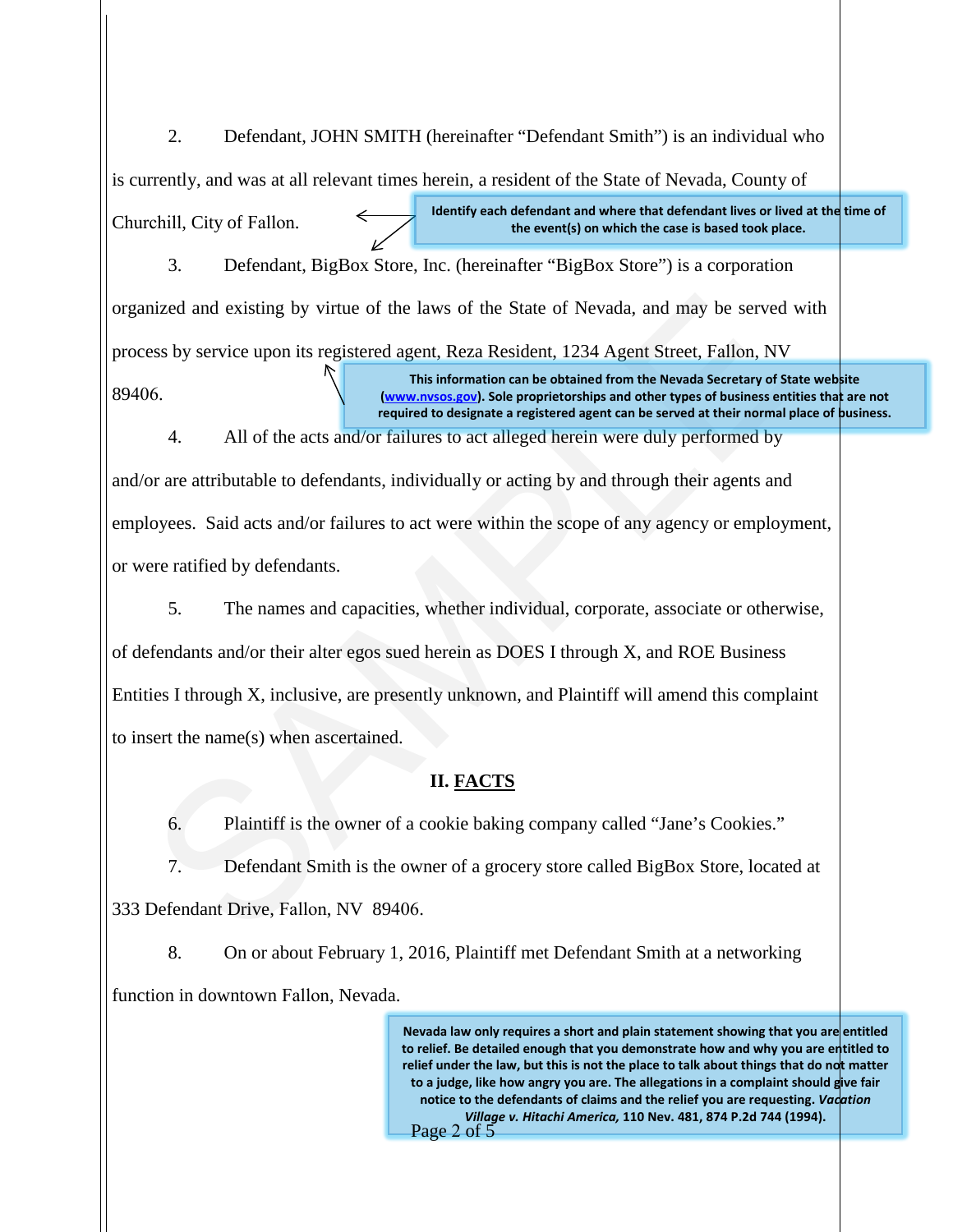9. At that February 1, 2016 meeting, Defendant Smith made an offer to Plaintiff where Plaintiff would have the exclusive rights to a kiosk at the BigBox Store where Plaintiff could market and sell her cookies.

10. Defendant Smith further promised that BigBox Store would sell no other brands of cookies at the store or allow for the sale of cookies by anyone else within 100 yards of the store.

11. In return, Plaintiff or her employees/representatives would be present at the store at least four days a week at the kiosk to market the cookies, including handing out samples to customers of BigBox Store. **You can attach exhibits to your complaint, and if you do, the exhibits will become part of your complaint.**

12. Plaintiff and Defendant Smith, on behalf of BigBox Store, entered into  $\chi$  written contract on February 10, 2016 regarding this agreement, which is attached as **Exhibit 1**.

okies at the store or allow for the sale of cookies by anyone else within 100 yards of th<br>
11. In return, Plaintiff or her employees/representatives would be present at the set<br>
11. In return, Plaintiff or her employees/re 13. On or about January 1, 2017, Plaintiff arrived at BigBox Store to begin setting up her kiosk as she had for the previous 10 months. It was then that Plaintiff noticed that Tollhouse cookies were being sold in the eighth aisle of BigBox Store.

14. Plaintiff stepped around the kiosk to examine the Tollhouse cookies on the shelf, when she slipped on a puddle of liquid and fell on her back.

15. When an employee of BigBox Store approached Plaintiff upon seeing her on the ground, the employee stated, "I'm so sorry! We've been meaning to clean that juice spill up for hours now!"

16. Plaintiff was rushed off in an ambulance and stayed in the hospital for three days.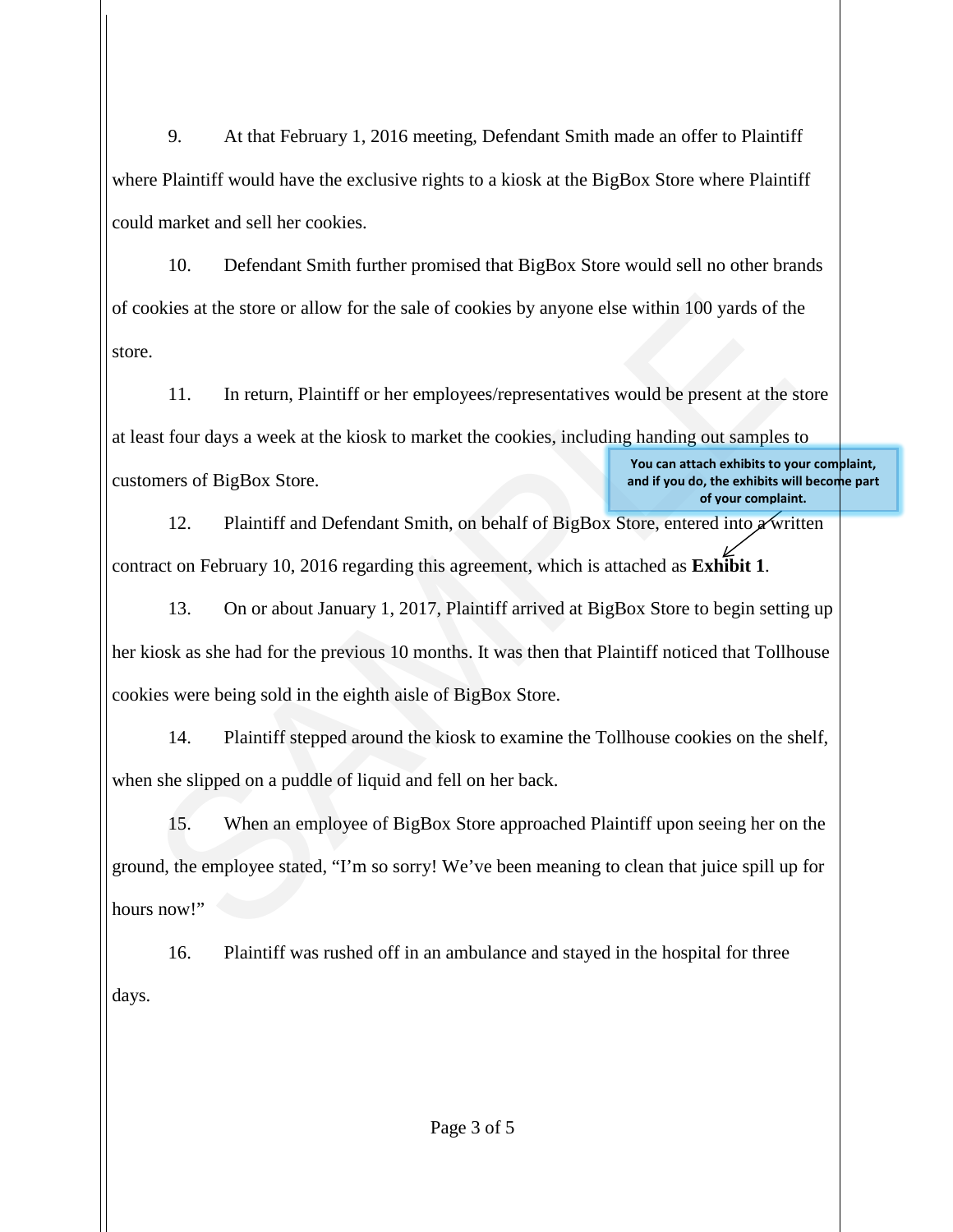17. Plaintiff sustained severe and permanent physical injury to her shoulders and

back as a result of the fall. She also suffered anxiety, worry and fear related to her permanent injuries.

18. Because of her injuries, Plaintiff required physicians, surgeons, and other health

care providers to examine, treat, and care of the esting for this sample complaint is complaint medical and on plead

incidental expenses as a result.

providers to examine, treat, and the relative are assigned to the end the relative and the relative and the relative and the relative the relative to the contract the permetter of the contract the permetter of the contrac 19. Also, during the time threached; and (4) Plaintiff sustained damages as a result of the breach. *Calloway v. City of Reno*, **the plaintiff has to show that each element was met. For example, the Nevada Supreme Court** identified the elements of a breach of contract as: (1) Plaintiff and defendant entered into a valid **and existing contract; (2) Plaintiff performed or was excused from performance; (3) Defendant 116 Nev. 250 (2000). Some laws are established in cases, some are in statutes. For your complaint, you have to find and know the laws that you're suing under, then apply your own** 

**Claims for relief are your claims, under specific laws, as to why you believe you are entitled to the relief you are asking for. This sample complaint is a complaint under the laws on "breach of elements assigned to it under Nevada law. In order to prove that a violation of a law occurred,** 

she was not able to focus on and contif<del>icity to the elements of those laws.</del> Your paragraphs under the claims for relief section should **identify the laws and show how your facts meet the elements.**

lost many sales and clients for a period of at least 6 months.

## **III. CLAIMS FOR RELIEF**

## **A. Breach of Contract**

20. Plaintiff and defendants entered into a valid and existing contract set forth above.

21. Plaintiff performed her obligations under the contract or was excused from doing

so.

22. Defendants breached the contract as set forth above.

23. As a result of Defendants' breach, Plaintiff sustained damages in an amount in

excess of \$15,000.00, which will be proven at trial.

**B. Negligence**

**You can have more than one claim for relief, but you should list out each claim separately.** 

24. Defendants have a duty to maintain their store premises in a reasonably safe

condition for the public.

25. Defendants breached their duties as set forth above.

26. Defendants' breach directly and proximately caused injury to Plaintiff and to her business as set forth above.